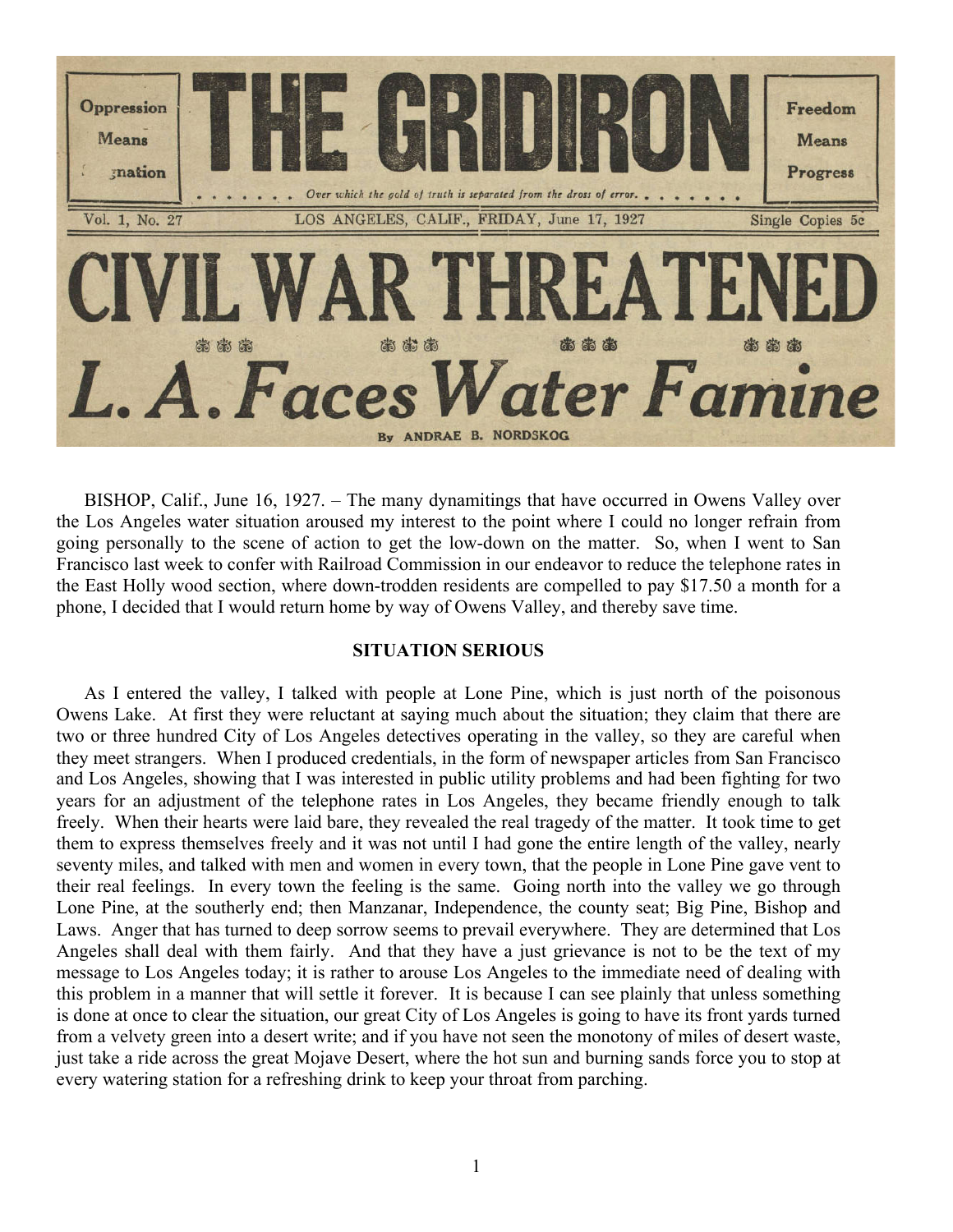#### **NOT IDLE THREATS**

Those of you in Los Angeles who think that it is only a handful of unreasonable men in Owens Valley who are trying to blackmail our city into submission, should change your minds. After I have read confusing and contradictory reports for several years, I, too, was led to think that it might have been the work of a few cranks, who were criminally inclined. My personal visit to the valley, where I talked with men and women in all walks of life, visited their homes, and met with them in their places of business, sat at ice cream with them, talked with them on the highway, changed my mind. I am thoroughly convinced that every man, woman and child in the entire valley are in accord on the matter of wanting the City of Los Angeles to make amends for having ravaged the efforts of the pioneers whose lives have been spent in making a veritable God's country out of what was previously a desert waste. Those people, who have seen beautiful farms, wonderful orchards, whose fruits won first prizes at the State apple shows at Watsonville; beautiful homes and large barns destroyed and burned by our Water Board, are not to be blamed if perchance they see the matter through colored glasses. Maybe it is the smoke arising from the burning of their neighbors' homes that has smoked them.

#### **MORE DYNAMITINGS EXPECTED**

The very common report all up and down the valley is that the dynamitings of the past have merely been warning that desperate steps would be taken if the City of Los Angeles Water and Power Board refused to settle the matter with them. The aqueduct is more than two hundred miles long; it would take an army of men to guard it; it would entail an expense that would be prohibitive if kept up for any length of time. That there is such a state of unrest among the people of the valley that a new outbreak is feared momentarily is apparent to anyone who knows the truth. That the next time they resort to direct action they expect to destroy the entire aqueduct so that it may take many months to replace it, is also apparent to anyone who is able to get their heartfelt reflections. That they have the sympathy of the entire State of California in their grievance against the Water and Power Board is also apparent to anyone who has seen the editorials that are pouring in from nearly every editor in the State. I saw such a great number of articles and editorials that I could not take time to read them during my stay of several days in the valley; but I will quote a few lines from the pens of other editors in the State.

The Reedley Exponent says: "The farmers of Owens Valley and Inyo County have again attacked the aqueduct of Los Angels with dynamite, it is said, and no matter what the legal side of the question may be, the sympathy of a large block of the populace of this State will be with the farmers."

Livingston Chronicle says: "It is not at all surprising to anyone who is familiar with the plight of the farmers and business men of Owens Valley as a result of the determination of the great city of Los Angeles to not only ruin, but rule, the little mountain county of Inyo, that acts of violence have come about. The first acts are the dynamiting of the city's aqueduct. That other acts will follow, probably involving bloodshed, is a safe guess."

"Throughout all the ages men have become desperate when their homes have been attacked and wrecked. It is all right for the rest of us to deplore what we term 'lawlessness,' yet were we with our backs to the wall, crying for justice that only seemed to mock us, we, too, would be thinking in terms of dynamite and guns."

Frederick Faulkner, in the Sacramento Union, says: "I experience a sense of failure at having done justice to the story of Owens Valley. It is the most tragic, the most dramatic, real life episode I have ever heard or read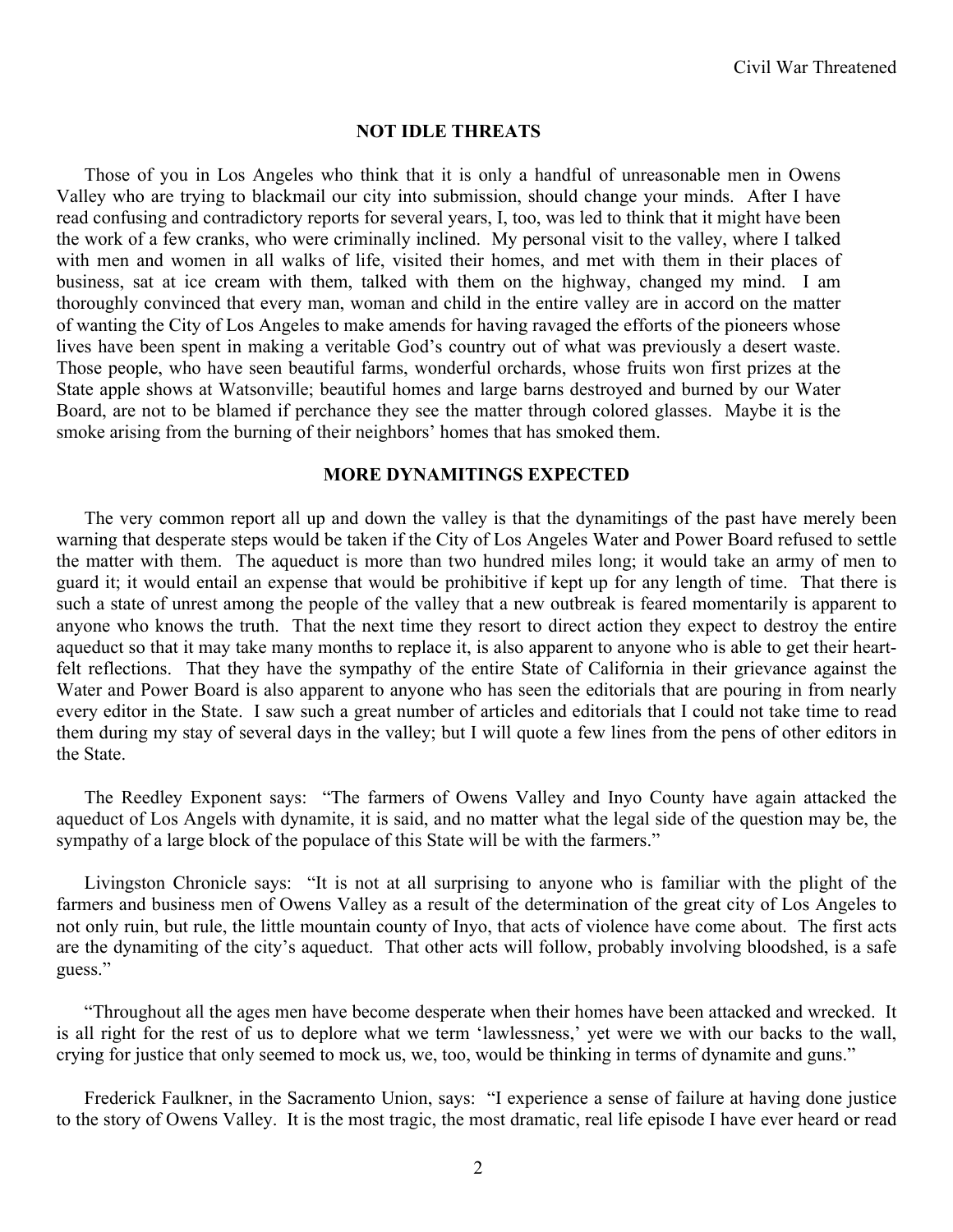of or been permitted to gaze upon. It is absolutely unprecedented. The municipality (Los Angeles) raised itself above the law. It transported explosives and unlawfully fired them under the storage dams of Owens River irrigationists. Its agents, working in the dead of the night, threw dikes around irrigation canal intakes and diverted water to its aqueduct. The municipality has shown an utter disregard for its promises, its printed word. Its idea of justice has been expressed in a desire for more trees from which to hand those who stood in its way."

### **Assembly Committee Denounces Los Angeles**

The following facts are reprinted from the California Assembly Daily Journal of Friday, April 22, 1927, and are contained in the reasons why the Assembly committee of eight members, who visited Owens Valley for the purpose of getting the whole truth about the Los Angeles water situation, voted to support Assembly Concurrent Resolution Number Thirty-four; "That said city (Los Angeles) has refused to assume any responsibility for the loss of business suffered by the towns of said valley resulting from the devastation of the lands surrounding the cities and towns of the valley."

"We seriously condemn the unnecessary destruction of Owens Valley, which is evidenced by uprooted trees, demolished buildings, abandoned schools, etc."

"We seriously criticize the attitude of Los Angeles toward the towns in Owens Valley which have been unnecessarily damaged and which are facing almost complete depopulation."

"We deplore the policy of the city, which abandons municipal functions and enters into extensive activities of a private nature, to the ruination of another political subdivision, and admit surprise that such can be legally done, as herein-before set forth."

"We condemn the precedent here established, which recognizes the right of a large municipality to purchase almost unlimited areas in another and smaller political subdivision, and to dominate and devastate such territory, which results in great embarrassment, damage to, and almost complete disruption of the community life of the smaller political subdivision, without adequate compensation."

"What has happened to Inyo County, unless steps are taken to prevent a repetition of that invasion, ma happen to other rural counties of the state."

"That said city should proceed forthwith to pay to the inhabitants of said cities and towns in said valley whatever damages they have suffered or will suffer between now and the time of rehabilitation; and if said city shall not proceed forthwith to construct its own waterworks and obtain its own necessary water supply, it should proceed at once to purchase all of the property, except personal property, in said cities and towns, and pay also the reasonable damages for the good will of the businesses in said cities and towns."

"Also, said city should, if she does not construct her own waterworks, as before suggested, forthwith purchase all of the remain lands located in said valley."

The foregoing report was signed by eight members of the State Assembly and their names are as follows: Isaac Joes, Orange County; Bradford S. Crittenden of Tracy; T. M. Wright of Santa Clara; Elbert G. Adams of Merced; Frank W. Mixter of Tulare; Robert L. Patterson of Kern; Van Bernard of Butte City, and Roscoe J. Anderson of Shasta.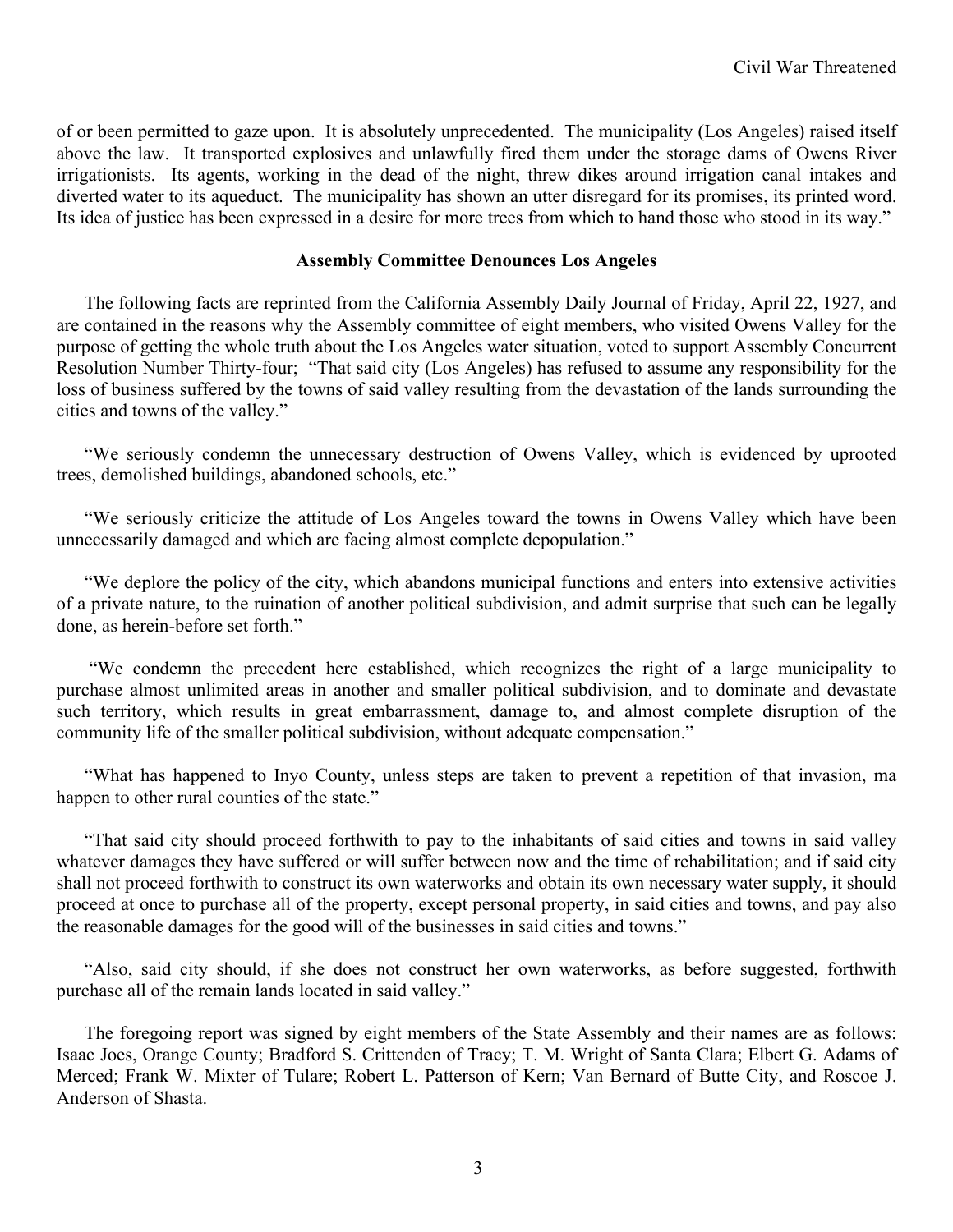#### **Valley Demands No More**

The Los Angeles Water and Power Commission has repeatedly maintained that no wrong has been committed against these valley people; that they have no right to claim and damages; that they should not be paid one cent by the city for the loss of business. But these people claim that they have suffered almost to the point of annihilation; they claim that the city of Los Angeles should compensate them for this loss; they claim that the water was not taken to Los Angeles for domestic use; they claim that water sufficient to irrigate 75,000 acres of San Fernando Valley land was taken from the fruitful lands of Owens Valley by misrepresentation of the Los Angeles officials; they claim that some of these officials have speculated in San Fernando Valley land and have become rich at the expense of the starving Owens Valley people; they claim that the city of Los Angeles officials have defrauded them and have violated agreements made with them; and for these violations they make demand on the city for just reparation; they only want what they are entitled to, according to the opinion of eight of the most representative legislators in the State of California; they want the city to buy the balance of the property in the valley at a reasonable price. The legislative committee made a through investigation just as did the writer; they have recommended to the legislature that Los Angeles make preparations to get water elsewhere and not destroy this beautiful valley, and while I am not going to go into detail in this message to you about the best means by which additional water may be obtained for Los Angeles, whether by lift from the Colorado River at an expense of \$24,000,000 a year, or by gravity flow at much less expense, I desire to say that our great city must take steps immediately to settle this matter with the Owens Valley people, or the city will have a hard time in getting water from any other place. The articles in the Sacramento Union, March 28 to April 2, 1927, from the pen of Frederick Faulkner, in which he denounces the city of Los Angeles Water and Power Commission, and which articles were reprinted in book form by the valley people, mad such impression on the Arizona taxpayers that they obtained permission to print twenty-five thousand extra copies for distribution in their own state. This shows how the Owens Valley matter affects the minds of those who have an interest in the Colorado River development.

#### **We Must Act Now**

To delay the settlement of this important matter means that Los Angeles is certain to face a water famine. I learned that the entire populace of the valley is not losing any sleep over the dynamiting. True, there are some men up there who have tried to get done by ballot what otherwise they know will be done by dynamite; they know the temper of their neighbors; they know that there are many 30-30 rifles in the valley; they know that many of these men have arranged their affairs, such as life insurance and wills for the protection of their wives and children, so that in case they are forced into a civil war they will be prepared; the writer knows first hand of this condition; he also knows that fear does not bother many of these oppressed souls, whose once green fields of scenic beauty have been turned to scorching desert waste; yes, and when on our trip across the mountains from Bakersfield to the valley we met a man who said he was informed that they expected dynamiting in the valley that night, we learned when we reached the valley that the reason why there was nothing that happened that night was because of the full moon; we also leaned that Los Angeles must and it must act now if it expects any water this summer; we were informed that there are men who would gladly give their lives in this battle for justice; we were informed that since the place of their birth and the hope of their future was being rapidly made desolate and uninhabitable, they had nothing left to live for and were therefore compelled to resort to direct action.